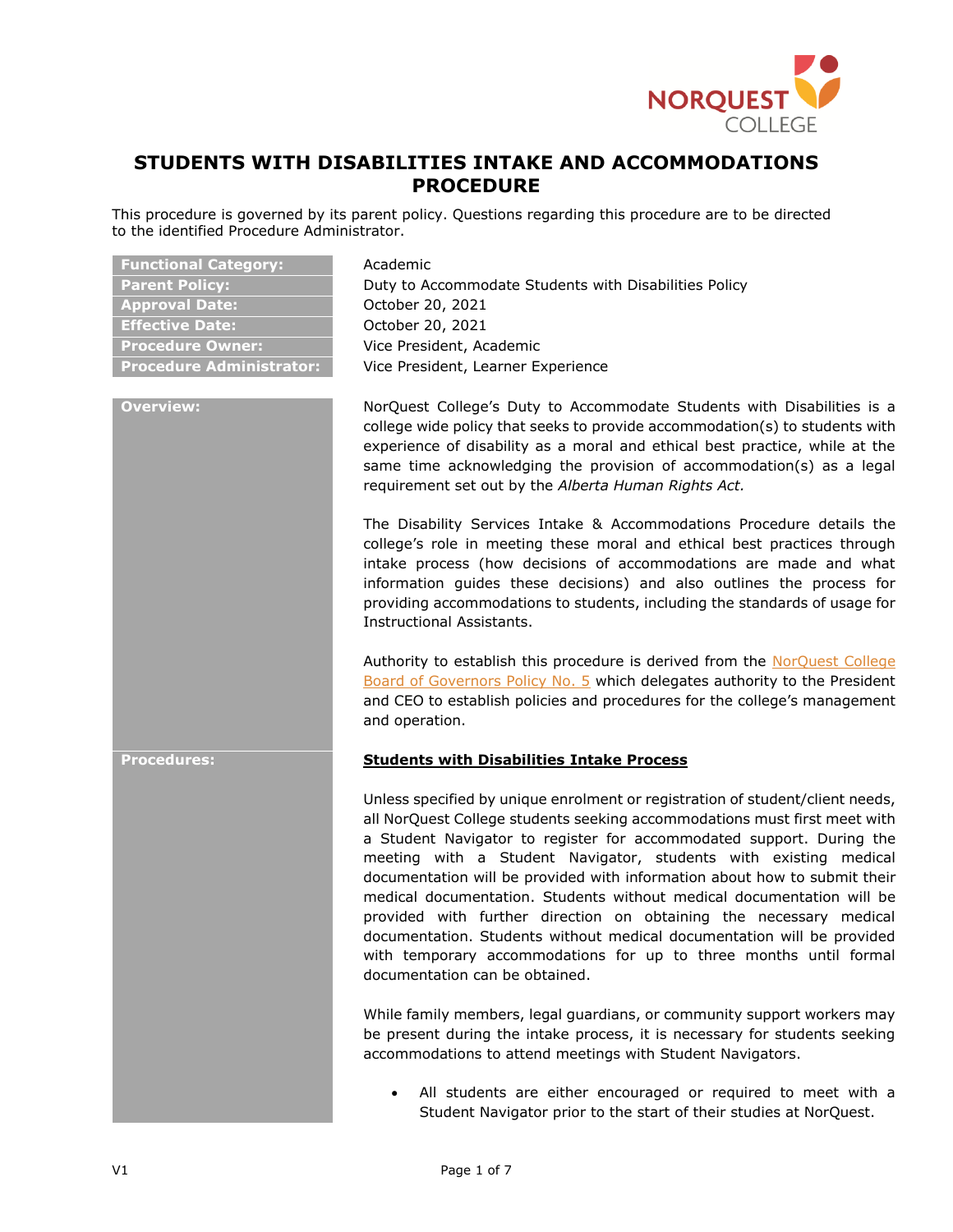

- o A student who wishes to arrange accommodation for a disability is required to book an appointment with a Student Navigator so that the accommodation(s) can be arranged.
- A student may be encouraged to meet with a Student Navigator after classroom observation or other college professional referral.
- It is the responsibility of the referring college professional to discuss their observations directly with the student being referred, encourage student follow-up with a Student Navigator, and/or use the referral form to outline the specific details that have been noticed
- It is within the students right to refuse a meeting with a Student Navigator for the purposes of registering for accommodated support, and therefore to refuse accommodations

### **Accommodations – Assistive Technology; Academic Coaching**

Upon meeting with a Navigator, the student requesting accommodated support is required to complete an electronic intake form for Assistive Technology Services and Academic Coaching Services. Once complete, the student will be provided with information on booking an introductory session with the services in order to activate their individual accommodation.

- The determination of individual level, scope, and span of accommodation is made by the accommodated service providers, based on a number of criteria, including but not limited to:
- Student's experience of functional impacts and self-assessment for Assistive Technology and Academic Coaching support
	- o Student's individual academic goal(s)
	- o Student's' functional impact or impairment
	- o Severity of functional impact or impairment
	- o Previous accommodations used by the student in other educational settings (high school or post-secondary)
	- o Student's ability/comfort in the use of technology
	- o Student's previous educational level
	- o Number of years a student has been away from a structured educational setting
	- o Structure of class(es)/program(s) (i.e., Computer labs, Labs, Lecture, Group Work, etc.)
	- o Number of classes taken by student in a term
	- o Mode of course delivery (i.e., online, face-to-face, distance, etc.)
	- o Recommendations from Psychological Educational Assessment or other medical documentation if required
		- Evaluations made by a psychologist in the Psychological Educational Assessment are understood to be guided recommendations. A Psychological Educational Assessment is made outside the student's total educational situation and cannot be viewed as prescriptive. Students may not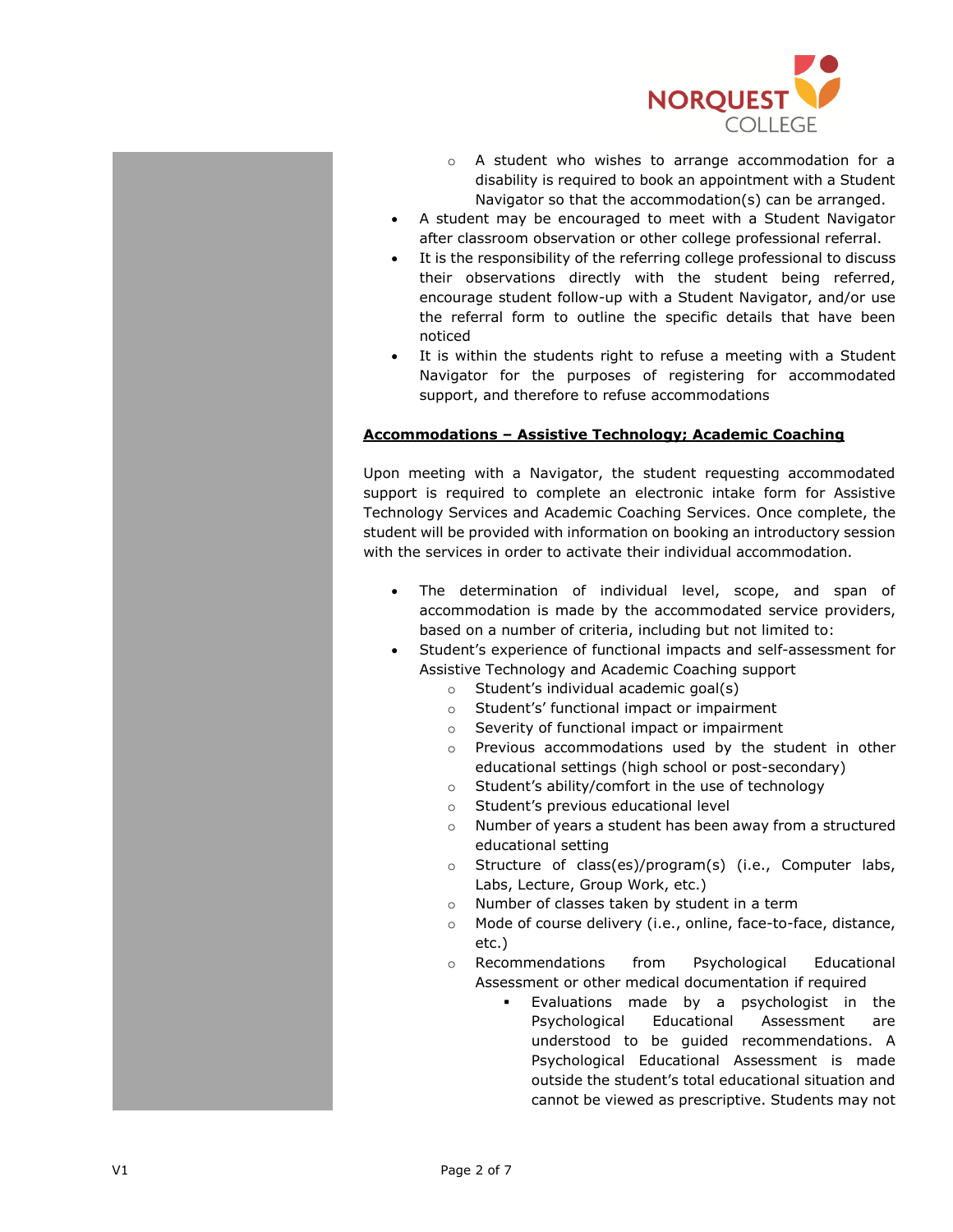

receive all recommended accommodations outlined in a Psychological Educational Assessment.

- o Information gathered from student's first-person experience of their individual functional impacts.
- Student accommodated support is created using evidence-based research and strategies for general learning support, as well as specific interventions to address functional impacts of that unique student when required.
- Throughout a student's educational career with NorQuest, it may be necessary to review and revise accommodations at certain points (ex. new barriers arise, structure of the class changes from term to term, student transitions between programs). The student has the right to ask for a review of their accommodation. It is the student's responsibility to trigger this process by talking to their accommodation provider.

### **Criteria for Provision of Instructional Assistants to Students**

- Prior to the provision of an Instructional Assistant as an accommodation, alternative accommodations are considered that support the student's independence within the classroom.
- Instructional Assistants may be provided at the discretion of the Manager, Accessibility Services, to support students' achievement of learning goals who meet one of the following criteria:
	- o Functional impacts related to severe cognitive, developmental, or mobility deficits as indicated by medical documentation and corresponding academic goal. Student's whose primary goal at NorQuest is not focused on academics, but who still require support within the college, must provide their own individualized support.
	- o Blind or low-vision, in which the impairment creates barriers to access of necessary learning material
- The provision of an Instructional Assistant to a student is meant as a step toward academic independence for the student, and should not be viewed as a permanent accommodation. This provision of an Instructional Assistant to a student will be reviewed on a term by term basis.
- Due to the structure and support available in some programs, such as the Transitions to Employment Program (TEP), Instructional Assistants may not be required unless the functional impact is outside of the intended program design.

# **Role of the Instructional Assistant for Students with Experience of Disability**

The role of an Instructional Assistant in the classroom is to support a student in accessing the material taught by the instructor, and to support the student in the mitigation of educational barriers. The Instructional Assistant's role is academic in nature and does not include areas of behavior management, supports outside of the classroom, or supports related to a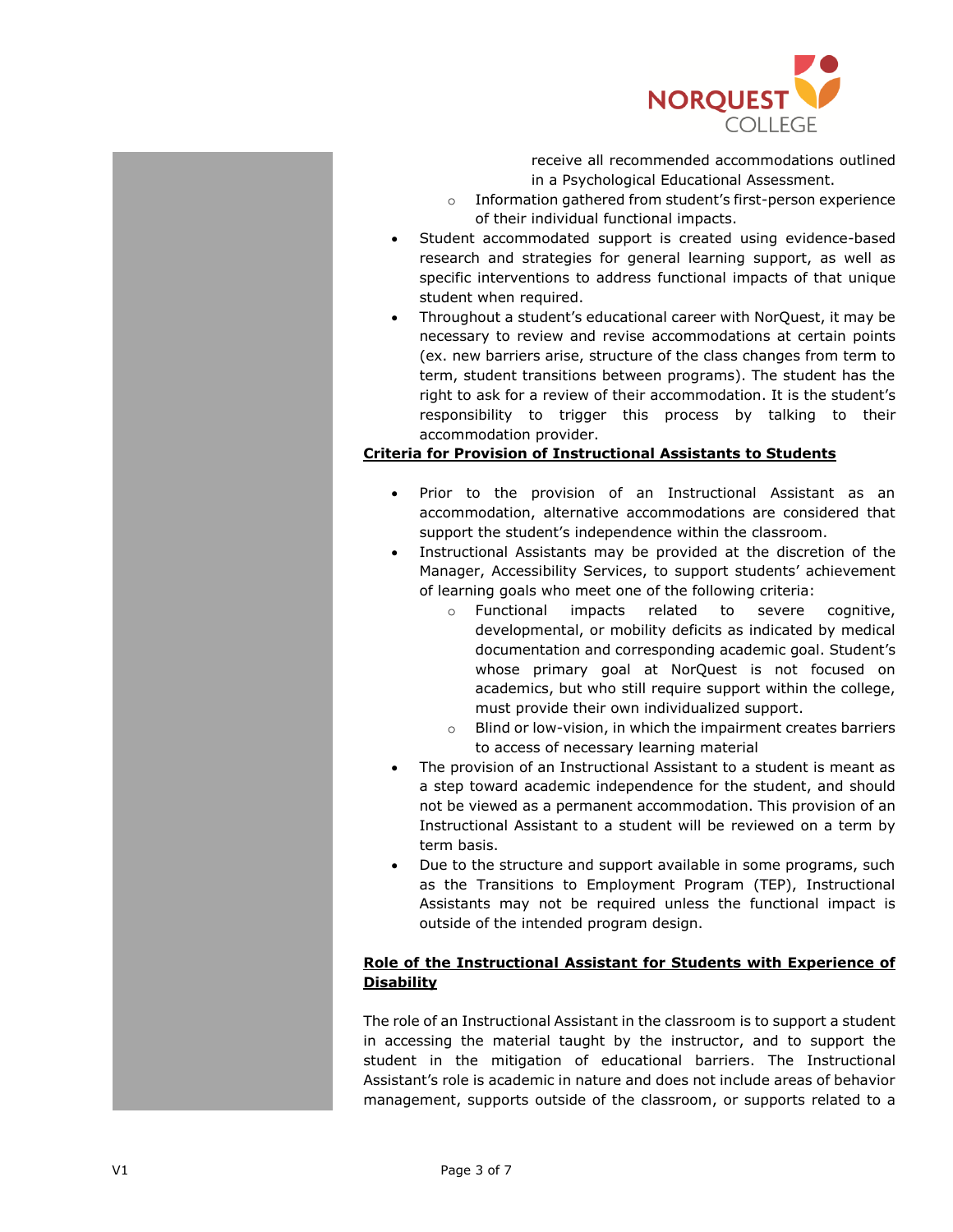

student's personal care. Students requiring personal care support must have external support arranged prior to arriving in their program of study.

An Instructional Assistant is provided as an accommodation for individual students, and therefore, when assigned to work with a specific student in a classroom, should not assume (or be directed to assume) the role of support for instructors or other students within that classroom.

- Instructional Assistants do not provide support to students in appointments or activities outside the college, unless those activities are directly related to in-class field trips or participation in other class-related events.
	- o Instructors are responsible for deciding upon field trips that meet the functional abilities of all students in the classroom. Through consultation with the Instructional Assistant, instructors are responsible for securing transportation for all students attending the field trip.
- Students must demonstrate a degree of independence including navigating between classrooms and remaining unsupervised within the college while not in classes, and (except in rare cases where an exception has been made between the Manager, Accessibility Services and the student and/or student's parent/legal guardian) the Instructional Assistant will not be able to provide students with this level of support outside of class.
- In supporting a student in the classroom, the Instructional Assistant role may include:
	- o Facilitating student engagement in achieving academic success, both individually and in small groups, that meets with the student's individual academic goal(s)
	- o Supporting learning through implementing techniques and strategies acquired from other accommodation areas (i.e., Assistive Technology or Academic Coaching)
	- o Review/reinforce lessons and concepts presented in the classroom
	- o Support student in synthesizing newly learned classroom material with classroom material previously learned prior knowledge
	- o Support student with note-taking or scribing duties as necessary
	- o Other support as dictated by students documented functional impacts, unique in-class needs, and the student's individual academic goal(s)
- Instructional Assistants are not responsible for, and should not participate in planning, preparing, designing, or developing curricular materials to be used within the classroom. Instructional Assistants can be consulted regarding questions of accessibility when it comes to curricular materials
- Instructors are responsible for classroom management of all students, including students working with an Instructional Assistant.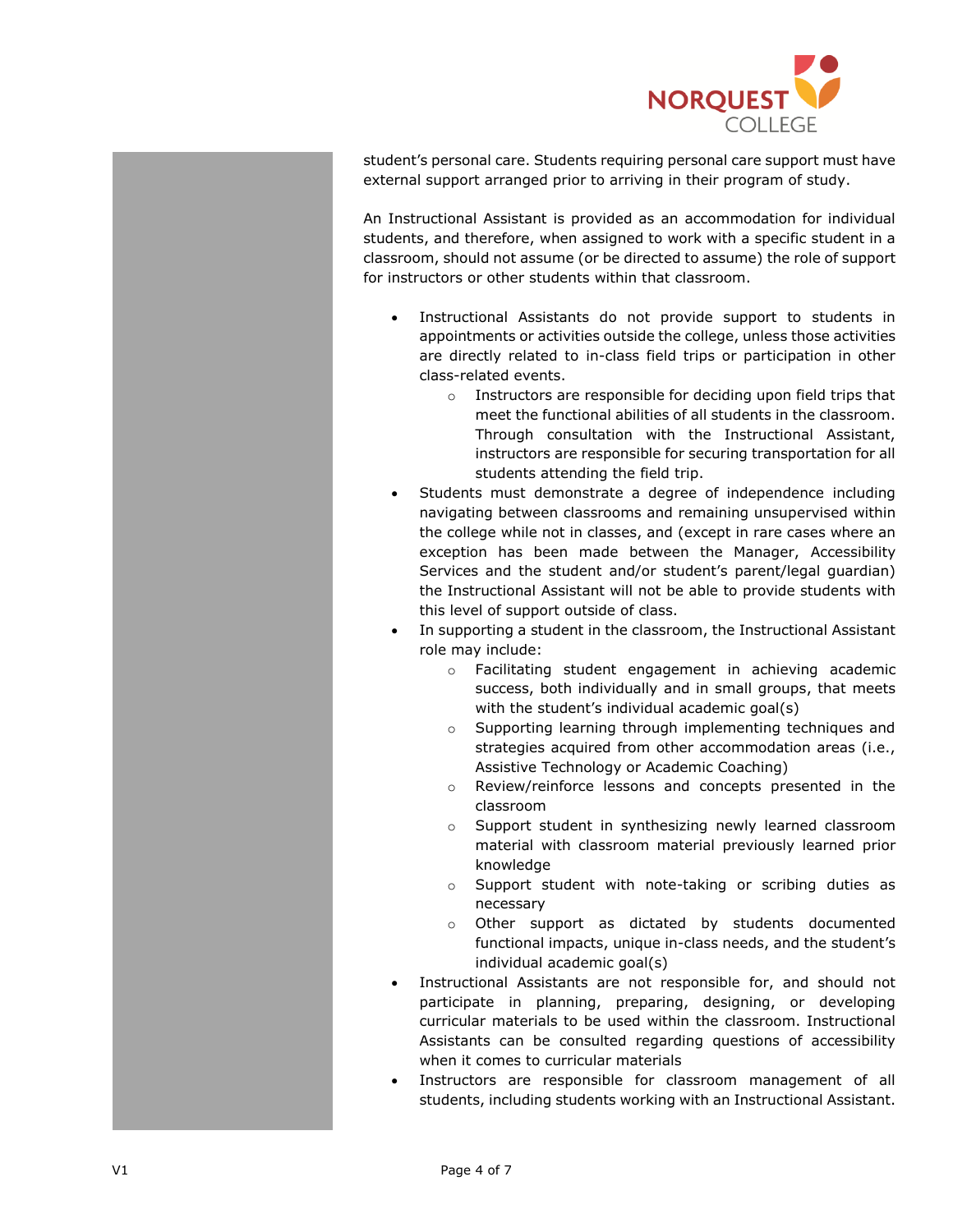

### **Instructional Assistants and Student Responsibility**

- Students are required to complete an Accommodation Transition Plan outlining the goal(s) they wish to work towards at NorQuest. This Accommodation Transition Plan will be the basis for outlining the supports provided to a student by their Instructional Assistant.
	- o Students must have individual academic goal(s) and demonstrate their dedication towards meeting those goals by: attending classes; participating in class discussions (whether in-class or through online forums as required for non-face-to-face classes); completing homework and assignments; attempting tests and exams, all to the best of the student's abilities.
	- o In cases where, over a prolonged period, students do not demonstrate the above criteria on a consistent basis, the accommodation of an Instructional Assistant may be removed from the student's accommodation plan, and alternative accommodations may be implemented to meet the student's functional impacts.

# **Universal Design Extra Time for Timed Assessments**

NorQuest College is transitioning to a Universal Design approach to timeand-a-half accommodated exams, beginning in Spring 2020 with full implementation expected in Spring 2022. Academic classes (whether faceto-face, online, or hybrid) that use timed testing as a mode of assessment will provide all students taking that test/exam with universal time-and-a half. Time-and-a-half is calculated at one-and-a-half times the base times (see definition below). The universal time-and-a-half tests/exams will fit within the allotted time length of the class. As of Spring 2022, students writing universal time-and-a-half tests/exams will not be eligible to write their exam in the Testing Centre, unless a student has additional exam accommodations (e.g., speech-to-text, text-to-speech, distraction reduction, double time, etc.) that require the use of the Testing Centre.

During the implementation phase, students who receive an accommodation of Universal Design time-and-a-half only will receive information about their time-and-a-half exams from their Instructor or Chair.

The provision of universal time-and-a-half is designed to support students with diagnosed, undiagnosed, or undisclosed disabilities as well as supporting students who are studying in their second language.

**Definitions: Barrier:** anything physical, architectural, technological or attitudinal; anything that is based on information or communications; anything that is the result of a policy or a practice – that hinders the full and equal participation in society of persons with an impairment, including a physical, mental, intellectual, cognitive, learning, communication or sensory impairment or a functional impact.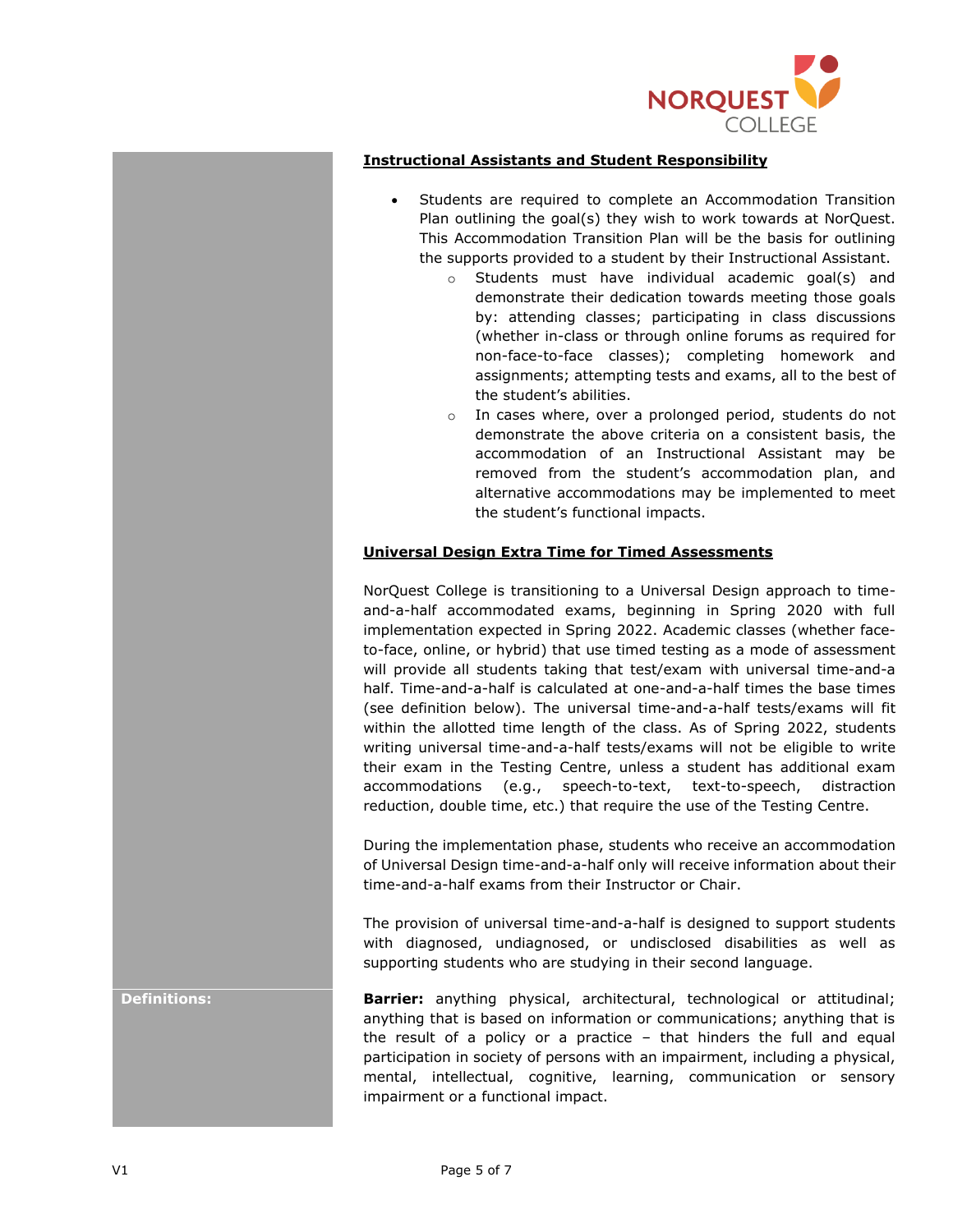

**Base Time:** base time is the amount of time that an exam should take to write, based on the standards or guidelines set by the program.

As an example, if a standard existed that stated a multiple-choice question should take 1 minute to answer, then an exam with 30 multiple-choice questions would have a base time of 30 minutes.

**College Community:** any student, faculty, administrative or staff member of the college, member of the public serving in a recognized capacity for the college, and employee of an agency contracted by the college.

**Duty to Accommodate students with experience of disabilities:** refers to the requirement under Section 5 of the *Canadian Human Rights Act* and Section 4 of the *Alberta Human Rights Act* that prohibits discrimination regarding goods, services, accommodation, and facilities. As a result, educational institutions are required to make arrangements, adjustments, and alterations in the educational environment to ensure that it does not have a discriminatory effect on a student because of student's disability. The duty to accommodate students with disabilities is part of the college's larger duty not to discriminate.

**Essential Requirements:** essential requirements include both bona fide occupational requirements and bona fide educational/academic requirements. Essential requirements include, but are not limited to, the knowledge and skills that must be acquired and demonstrated in order for a student to successfully meet the learning outcomes of the course, program, or workplace experience.

**Extra Time:** added time over and above the base time.

At NorQuest we currently provide two kinds of extra time as an approved accommodation:

- *Time-and-a-half* Calculated as 1.5 times the base time of an exam. E.g., a student writing a 30-minute exam accommodated at timeand-a-half would have 45 minutes to complete the exam.
- *Double Time* Calculated as 2 times the base time of an exam. E.g., a student writing a 30-minute exam accommodated at double time would have 60 minutes to complete the exam.

**Functional Impact:** the ways in which a disability will affect an individual's access to activities, such as learning. Functional impacts are used to identify reasonable accommodation(s) for students with experience of disabilities.

**Instructional Assistants:** an approved accommodation provided to a student that will support the reduction of educational barriers, with the intent of supporting students' movement toward their individual expression of independence in the classroom. The Instructional Assistant works oneon-one with a student in the classroom.